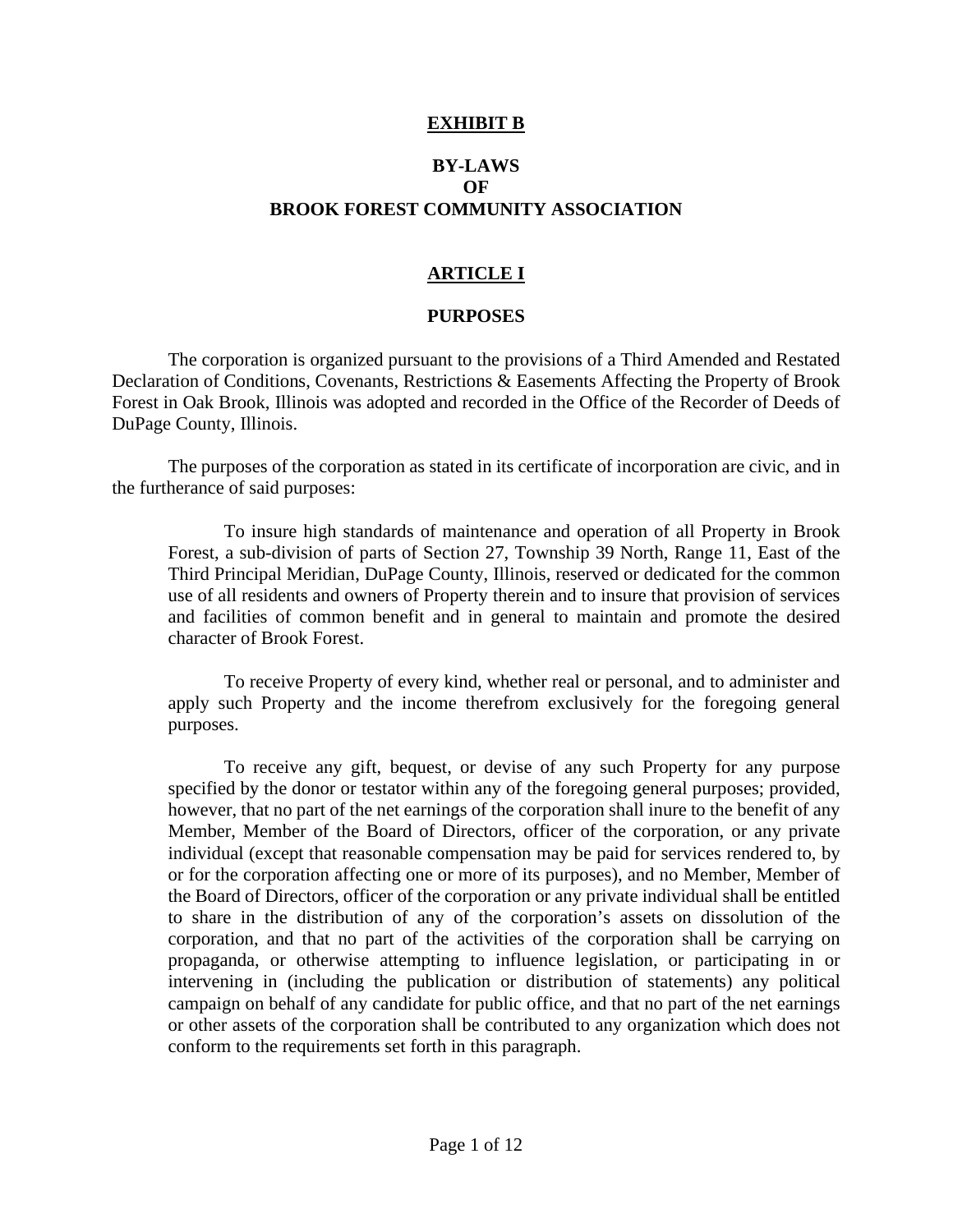The corporation also has such powers as are now or may hereafter be granted by the General Not For Profit Corporation Act of the State of Illinois.

#### **ARTICLE II**

#### **OFFICES**

The corporation shall have any and continuously maintain in the State of Illinois a registered office and a registered agent, whose office is identical with such registered office, and may have other offices within the State of Illinois as the Board of Directors may, from time to time, determine.

#### **ARTICLE III**

#### **MEMBERS**

Section 1. Classes of Members. The corporation shall have one class of Members.

Section 2. Members. Every record owner or beneficial owner in fee simple of a Lot within Forest Brook is a Member of the Association. Each Member shall be entitled to one (1) vote on each matter submitted to a vote of Members for each Lot owned by him, provided that each two (2) or more persons are the record Owners or beneficial Owners in fee simple of a lot in Brook Forest, such co-owners acting jointly shall be entitled to but one (1) vote, on account of said lot.

Section 3. Membership Privileges. The privileges of membership may be suspended or terminated for cause after hearing before the Board of Directors.

Section 4. Termination of Membership. Membership shall be terminated whenever a Member ceases to be a record Owner or beneficial Owner in fee simple of a Lot in Brook Forest.

Upon termination of membership, all membership privileges shall cease, but such termination shall not, in any manner, release the right or lien of the corporation for assessments against the Property of the person whose membership is terminated or any other claims or rights whatsoever which the corporation may have against such person at the time membership is terminated.

Section 5. Transfer of Membership. Membership in this corporation is not transferable or assignable.

## **ARTICLE IV**

#### **MEETINGS OF MEMBERS**

Section 1. Annual Meetings. An annual meeting of the Members shall be held each year, approximately one (1) year from the last annual meeting. The Board of Directors may be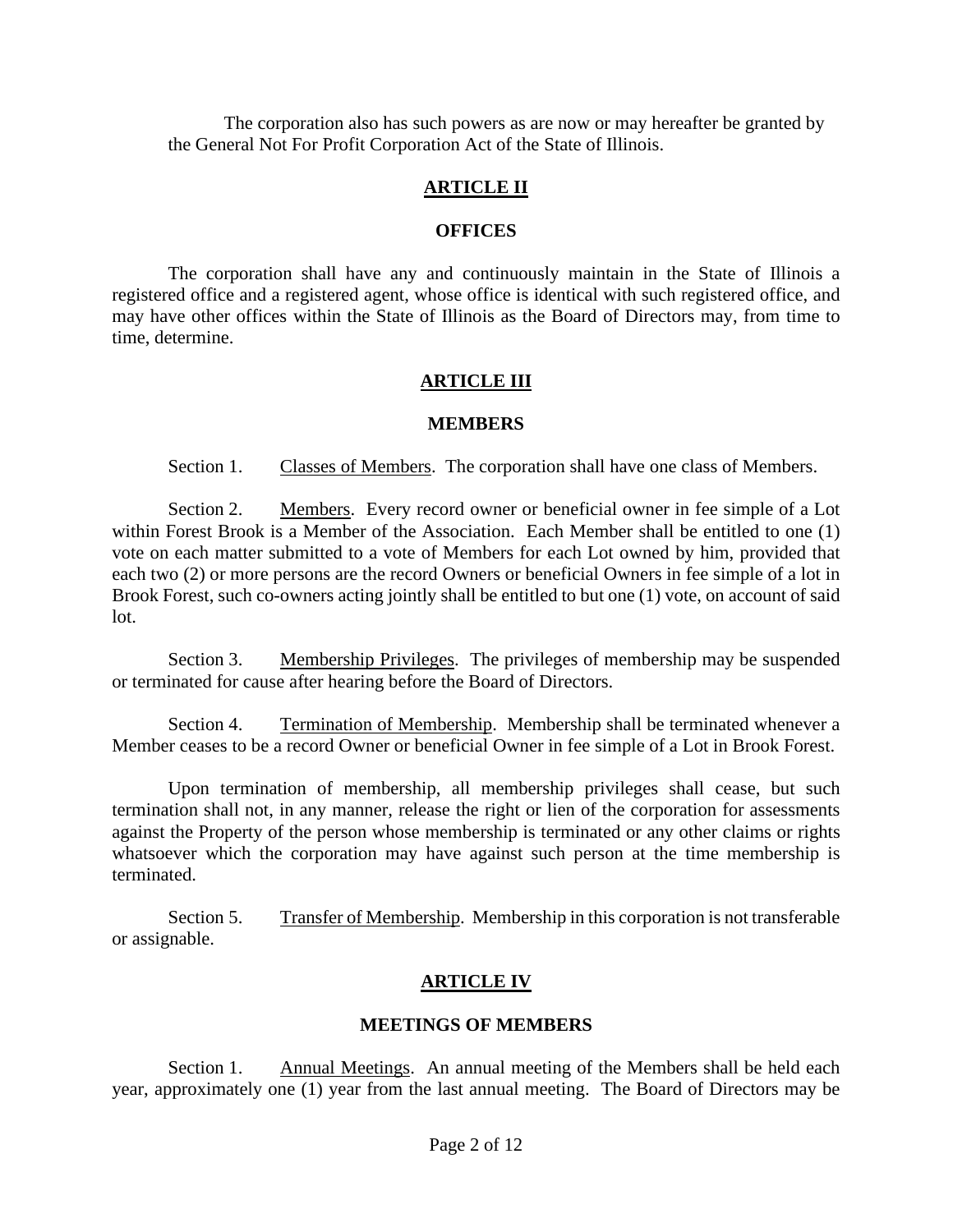elected at the annual meeting, in addition to the transaction or such business as may come before the meeting. If such day be a legal holiday, the meeting shall be held at the same hour on the next succeeding business day.

Section 2. Special Meetings. Special meetings of the Members may be called either by the President, the Board of Directors, or by Members having in the aggregate not less than twenty percent (20%) of the votes entitled to be case at a meeting of Members.

Section 3. Place of Meeting. The Board of Directors may designate any place within the Village of Oak Brook, Illinois, as the place of meeting for any annual meeting or for any special meeting called by the Board of Directors. If no designation is made or if a special meeting be not otherwise called, the place of meeting shall be at the Brook Forest Elementary School in the Village of Oak Brook, Illinois, provided, however, that all of the Members entitled to vote shall meet at any time and place either within or without the Village of Oak Brook, Illinois and consent to the holding of such a meeting; such meeting shall be valid without call or notice, and at such meeting any corporate action may be taken.

Section 4. Notice of Meeting. Written or printed notice stating the place, day, and hour of any meeting of Members shall be delivered either personally, by Acceptable Technological Means if so consented to by the Member, or by mail to each Member not less than ten (10) or more than thirty (30) days before the day of such meeting by or at the direction of the President or the Secretary or the officers or persons calling the meeting. In case of a special meeting or when required by statute or by these By-Laws, the purpose for which the meeting is called shall be stated in the notice. The notice of the meeting shall be deemed delivered when deposited in the United States mail or when sent via Acceptable Technological Means addressed to the Member at his address as it appears on the records of the corporation with postage thereon prepaid.

Section 5. Quorum. A quorum shall consist of more than ten percent (10%) of the Members entitled to vote. If a quorum is not present at any meeting of Members, a majority of the votes of the Members present, who are entitled to vote, may adjourn the meeting from time to time without further notice.

Section 6. Proxies. At any meeting of Members, a Member entitled to vote, may vote either in person or by proxy executed in writing by the Member or by his duly authorized attorneyin-fact. No proxy shall be valid after eleven (11) months from the date of its execution, unless otherwise provided in the proxy.

# **ARTICLE V**

# **BOARD OF DIRECTORS**

Section 1. General Powers. The affairs of the corporation shall be managed by its Board of Directors who shall have the powers and duties set forth in the Declaration.

Section 2. Number, Classification, Election, Tenure and Qualifications. The Board of Directors shall consist of nine (9) persons who shall be elected by a vote of the Voting Members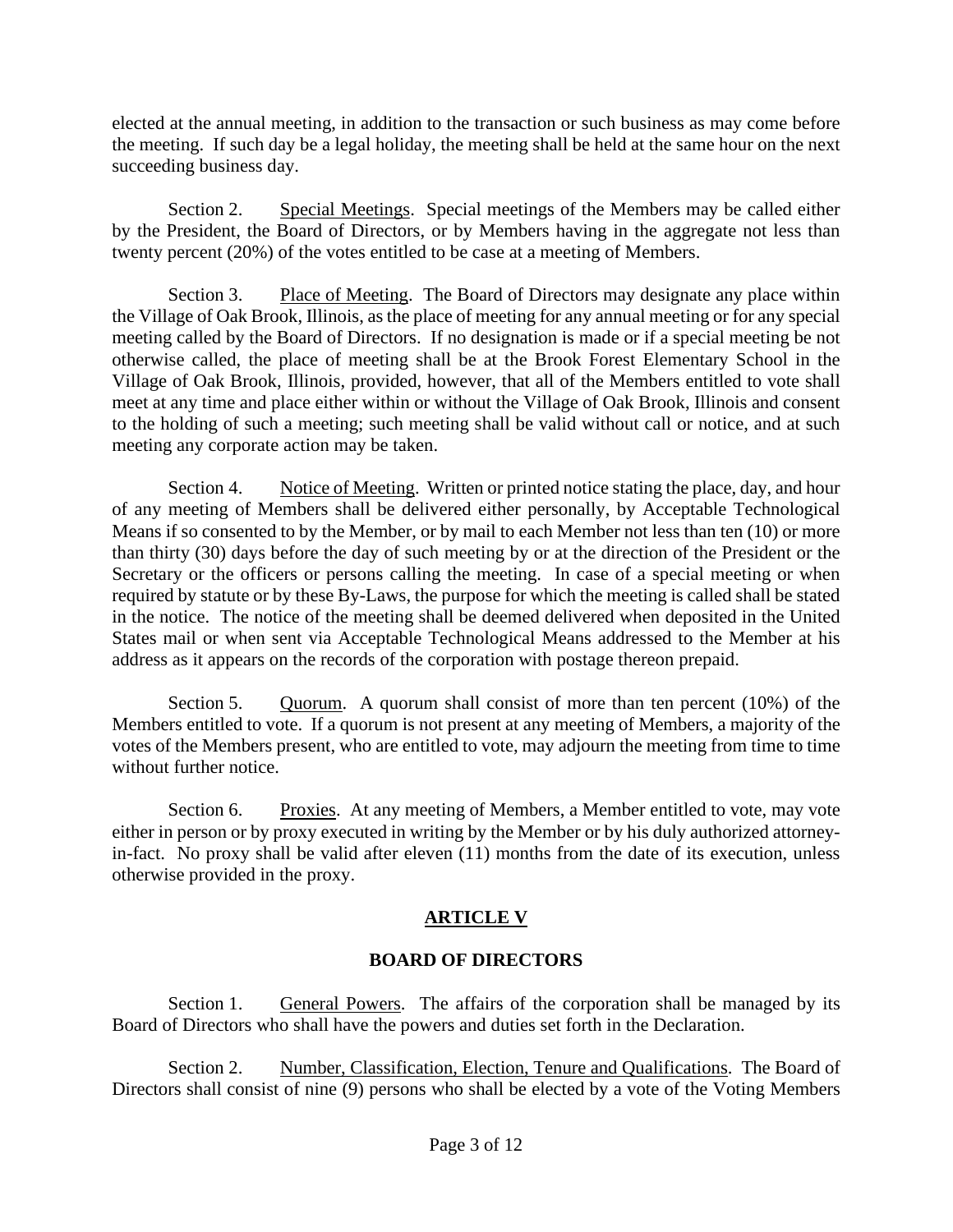at the annual meeting. Each Member of the Board shall be elected for a three (3) year term or until his successor is duly elected. Members of the Board must be Members and residents of the Association.

Section 3. Regular Meetings. A regular annual meeting of the Board of Directors shall be held within thirty (30) days after the annual meeting of Members at such time and place, within the Village of Oak Brook, Illinois, as may be determined by the President or a majority of the Board. The Board must meet at least four (4) times a year.

Section 4. Special Meetings. Special meetings of the Board of Directors may be called by or at the request of the President or by twenty-five percent (25%) of the Members of the Board. The person or persons authorized to call special meetings of the Board may fix any place, within DuPage County, Illinois, as the place of holding any special meeting of the Board called by them.

Section 5. Notice. Except as otherwise provided, notice of any meeting of the Board of Directors shall be given at least forty-eight (48) hours previously thereto by written notice using a prescribed delivery method or by posting copies of notices of meetings in entranceways or conspicuous places in the Common Areas or Community Grounds. If mailed, such notice shall be deemed to be delivered when deposited in the United States mail in a sealed envelope so addressed, with postage thereon prepaid. Any Member of the Board may waive notice of any meeting. The attendance of a Member of the Board at any meeting shall constitute a waiver of notice of such meeting, except where a Member of the Board attends a meeting for the express purpose of objecting to the transaction of any business because the meeting is not lawfully called or convened. Neither the business to be transacted at, nor the purpose of any regular or special meeting of the Board need be specified in the notice or waiver of notice of such meeting unless specifically required by law or by these By-Laws. Notice of any Board meeting called concerning the adoption of the proposed budget, regular assessments, or a separate or special assessment shall be given to the Members within ten (10) to sixty (60) days prior to the Meeting.

Section 6. Ouorum. A majority of the Board of Directors shall constitute a quorum for the transaction of business at any meeting of the Board, provided, that if less than a majority of the Board of Directors are present at said meeting, a majority of the Board Directors present may adjourn the meeting from time to time without further notice.

Section 7. Manner of Acting. The Board of Directors shall act either by majority vote of the Members of the Board present at a meeting at which a quorum is present or by written consent, setting forth the action taken, signed by all of the Members of the Board of Directors entitled to vote with respect to the subject matter thereof.

Section 8. Vacancies. Any vacancies occurring in the Board of Directors shall be filled by the remaining Members of the Board by a two-thirds (2/3) vote of the remaining Board Members, until the next annual meeting of the Membership or until Members holding twenty percent (20%) of the vote submit a written petition to the Board requesting that a special meeting of the Members be called for the purpose of filling the vacancy for the balance of the term. Upon receipt of the petition, the meeting of the Members shall be called no later than thirty (30) days following the filing of the petition from the Members.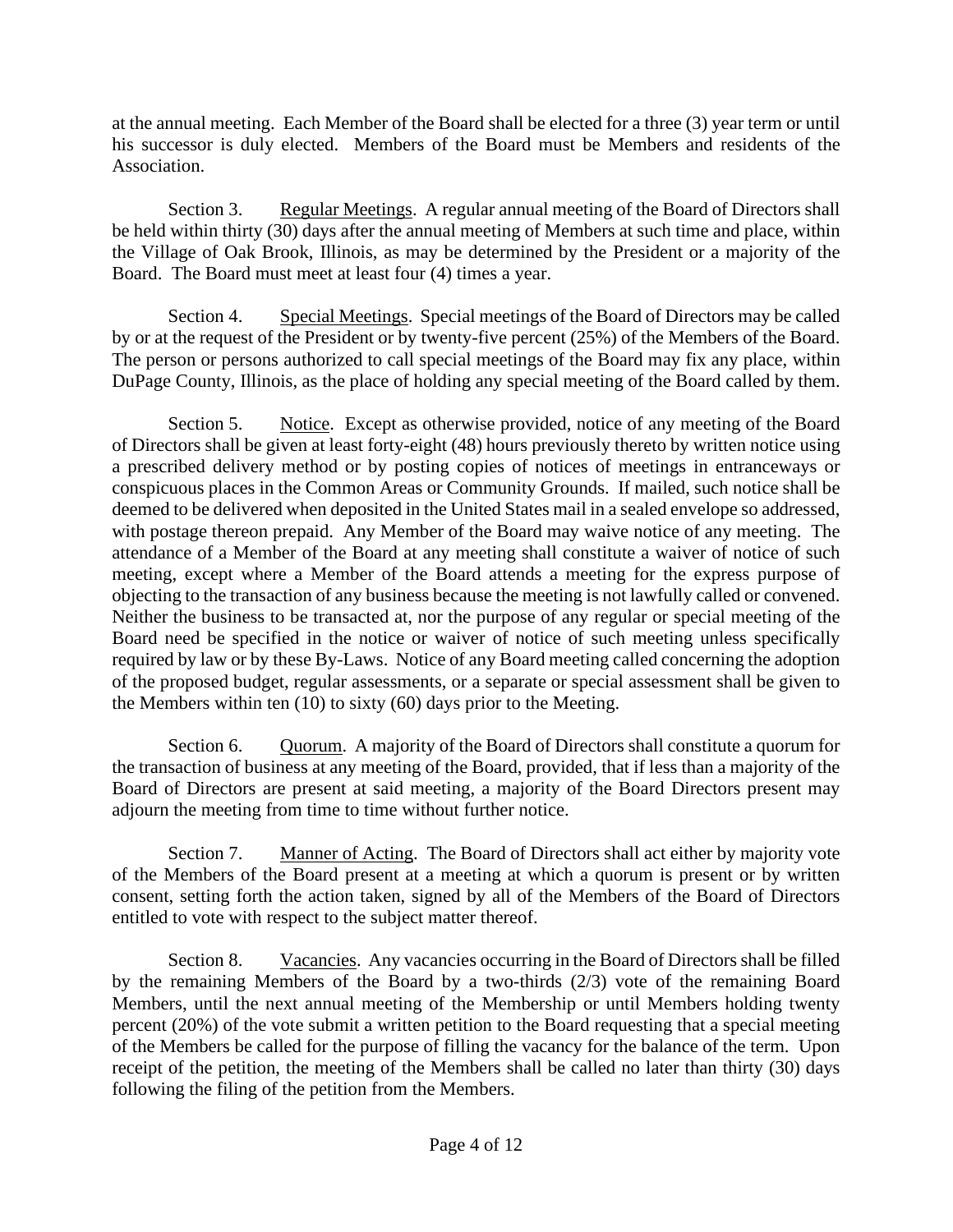Section 9. Compensation. Directors as such shall not receive any stated salary for their services, but by resolution of the Board of Directors, any Directors may be reimbursed for his actual expenses in carrying out his duties.

Section 10. Contracts with the Association. The Association may not enter into a contract with a current Member of the Board, or with a corporation, limited liability company, or partnership in which a Board Member or a Member of his immediate family has twenty-five (25%) or more interest, unless notice of intent to enter into the contract is given to Members within twenty (20) days after a decision is made to enter into the contract. The Members may submit a petition that is signed by twenty percent (20%) of the membership requesting a special meeting of the Members of the purpose of approving or disapproving the contract. The petition must be filed by the Members within twenty (20) days after such notice and such special meeting shall be held within thirty (30) days after filing the petition. For purposes of this Section, a Board Member's immediate family means the Board Member's spouse, parents, siblings, and children.

Section 11. Removal. Two-thirds (2/3) of the Members may remove a Board Member as a director at a duly called special meeting.

Section 12. Open Board Meetings. Meetings of the Board shall be open to any Unit Owner, except that the Board may close any portion of a noticed meeting or meet separately from a noticed meeting:

- a. To discuss litigation when an action against or on behalf of the Association has been filed and is pending in a court or administrative tribunal, or when the Association finds that such an action is probable or imminent;
- b. To discuss third party contracts or information regarding appointment, employment, engagement, or dismissal of an employee, independent contractor, agent, or other provider of goods and services;
- c. To interview a potential employee, independent contractor, agent, or other provider of goods and services;
- d. To discuss violations of Rules and Regulations of the Association;
- e. To discuss a Member's or Unit Owner's unpaid share of Common Expenses; or
- f. To consult with the Association's legal counsel.

Any vote on these matters shall be taken at a meeting or portion thereof open to any Member.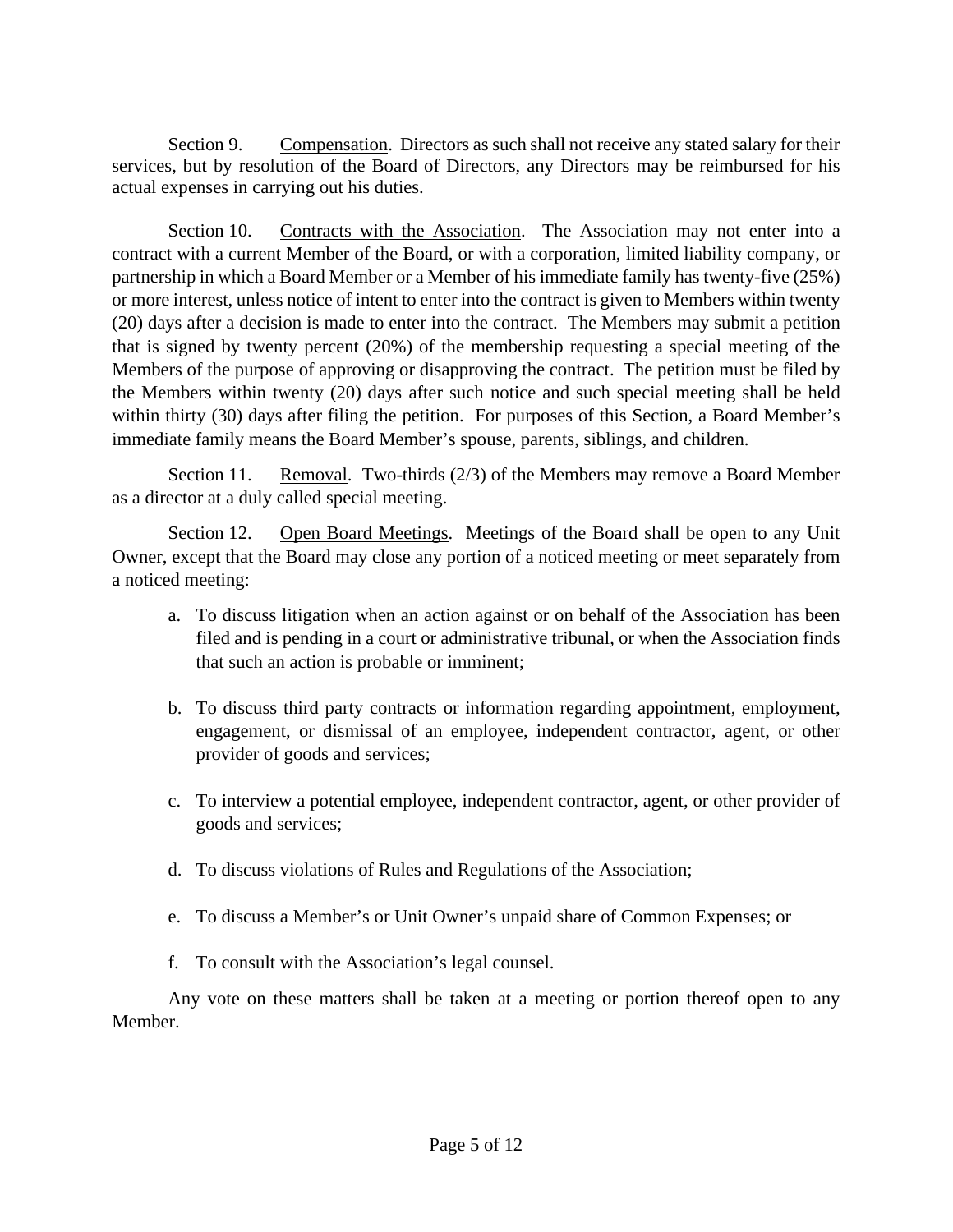Section 13. Member Comments. The Board must reserve a portion of the meeting of the Board for comments by Members; provided, however, the duration and meeting order for the Member comment period is within the sole discretion of the Board.

Section 14. The Board of Directors shall have the power to do the following:

- a. Manage and control the Common Areas and Community Grounds within Brook Forest, including but not limited to performing all maintenance, repairs or replacements to the entranceway signage, tennis courts, streets, cul-de-sacs and streams within Brook Forest.
- b. To the extent such services are not provided by any governmental body:
	- 1. Care for, spray, trim, protect and replant trees on all public right of ways and in other public places where trees have once been planted, and to care for, protect and replant shrubbery and grass in cul-de-sacs, parkways adjacent to the streets and in the Common Areas or Community Grounds set aside for the general use of residents and Owners of Lots in Brook Forest;
	- 2. Provide for the plowing and removal of snow from public sidewalks and streets;
	- 3. Provide for the cleaning of streets, catch basins, public sidewalks, and for the repair and maintenance of storm sewers and appurtenant drainage facilities;
	- 4. Spray and to take other measures for mosquito and fly abatement within Brook Forest; and
	- 5. Employ duly qualified peace officers for the purpose of providing such police protection as the Association may deem necessary or desirable in addition to that provided by any governmental body.
- c. Mow, care for, and maintain vacant and unimproved property and remove rubbish from same and to do any other things necessary or desirable in the judgment of the Board of Directors of the Association to keep any vacant and unimproved property and parkways in front of any property in Brook Forest neat in appearance and in good order; with costs charged back to the Owners.
- d. Provide for the maintenance of facilities in any public street or park, or on any land set aside for the general use of the property Owners and residents in Brook Forest.
- e. Own, lease, sell or purchase such real estate as may be reasonably necessary in order to carry out the purposes of the Association, and to pay taxes on such real estate as may be owned by it.
- f. To make such improvements to the Common Areas or Community Grounds, cul-desacs and parkways within streets in Brook Forest and provide such other facilities and services as may be authorized from time to time by the affirmative vote of the Board of Directors provided, however, that any such action so authorized shall always be for the express purpose of keeping Brook Forest a highly desirable and exclusive residential community.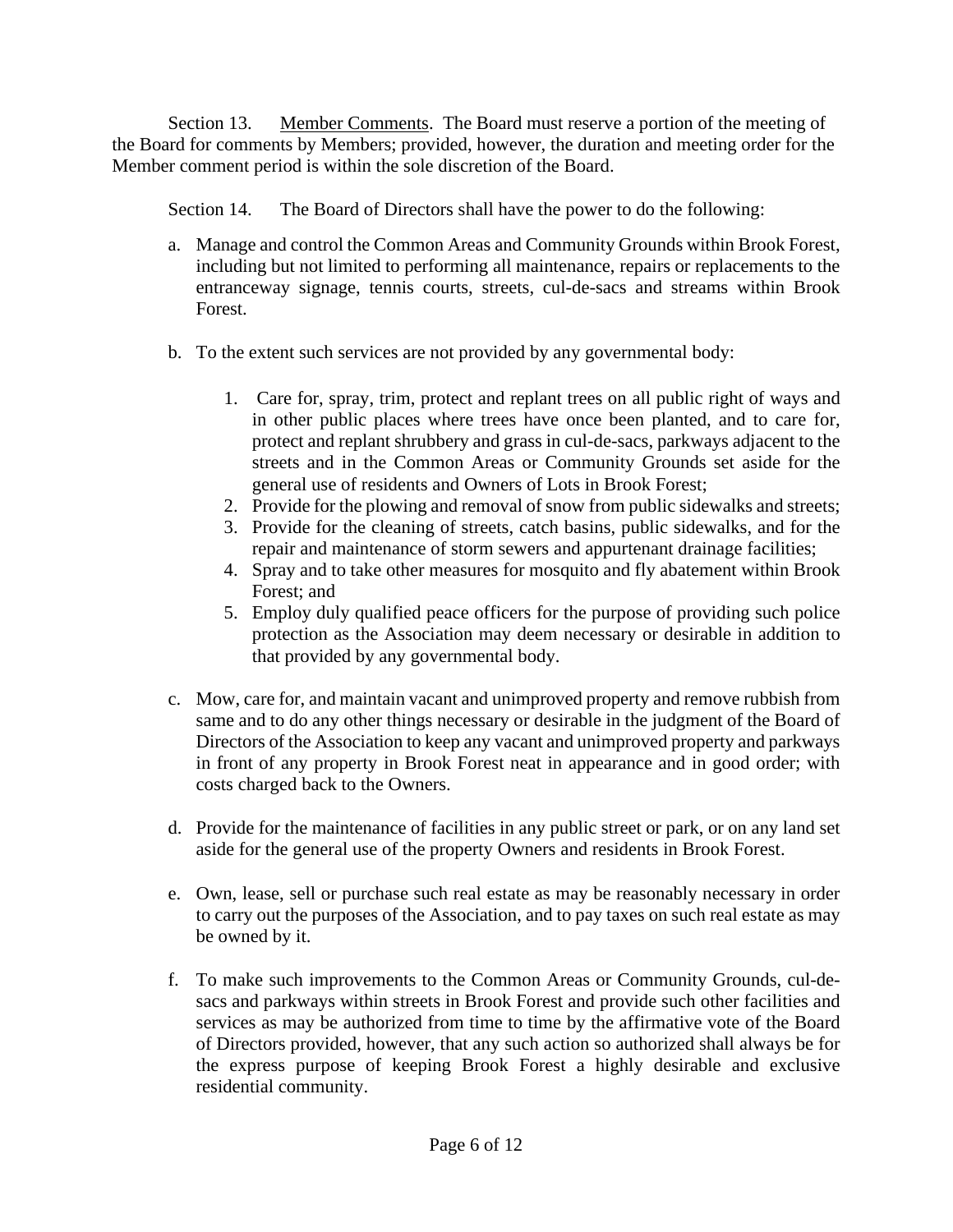- g. To insure that the use, maintenance and landscaping of the land and improvements on each Lot in Brook Forest is carried on in a manner that meets the high standards of maintenance and operation of all property in Brook Forest, and that said use, maintenance and landscaping on each Lot continues to promote the desired character of Brook Forest.
- h. To enter upon any Lot within Brook Forest at the option of the Board of Directors upon proper notice as set forth herein upon the construction of any Building or improvement not in accordance with this Declaration or the failure of any Owner of the Lot to maintain the same and the improvements thereon in a manner satisfactory to the Board of Directors, or in a manner that fails to promote the desired character of Brook Forest, to make rehabilitation, upkeep, landscaping or restoration of the Lots and improvements as may be necessary. The cost thereof and the reasonable attorneys' fees, expenses and costs associated therewith shall be charged against the Owner of said Lot by invoice in a manner hereinafter set forth in the Association's Declaration and the Association shall have a lien on such Lot, enforceable in the manner and to the extent set forth in the Association's Declaration. The vote of the Board of Directors to place a lien upon a Lot that is in violation of this subparagraph shall in no way limit the remedies provided for the enforcement of assessments or any other remedy set out in any other portion of this Declaration and any amendment.
- i. After notice and an opportunity to be heard, to levy and collect reasonable fines from Members or Unit Owners for violations of the Declaration, By-Laws and Rules and Regulations of the Association.
- j. To engage the services of a manager or management company. All management companies which are responsible for the funds held or administered by the Association shall maintain and furnish to the Association a fidelity bond for the maximum amount of coverage that is commercially available or reasonably required to protect the funds in custody of the management company at any time. The Association shall bear the cost of the fidelity bond, unless otherwise provided by the contract between the Association and management company.
- k. To obtain and maintain fidelity insurance covering persons who control or disburse funds of the Association for the maximum amount of coverage that is commercially available or reasonably required to protect funds in custody or control of the Association.

# **ARTICLE VI**

## **OFFICERS**

Section 1. Officers. The officers of the corporation shall be a President, a Vice-President, a Treasurer, and a Secretary. The Board of Directors may elect or appoint such other officers, including one or more assistant secretaries and one or more assistant treasurers as it shall deem desirable. Any two or more offices may be held by the same person except the offices of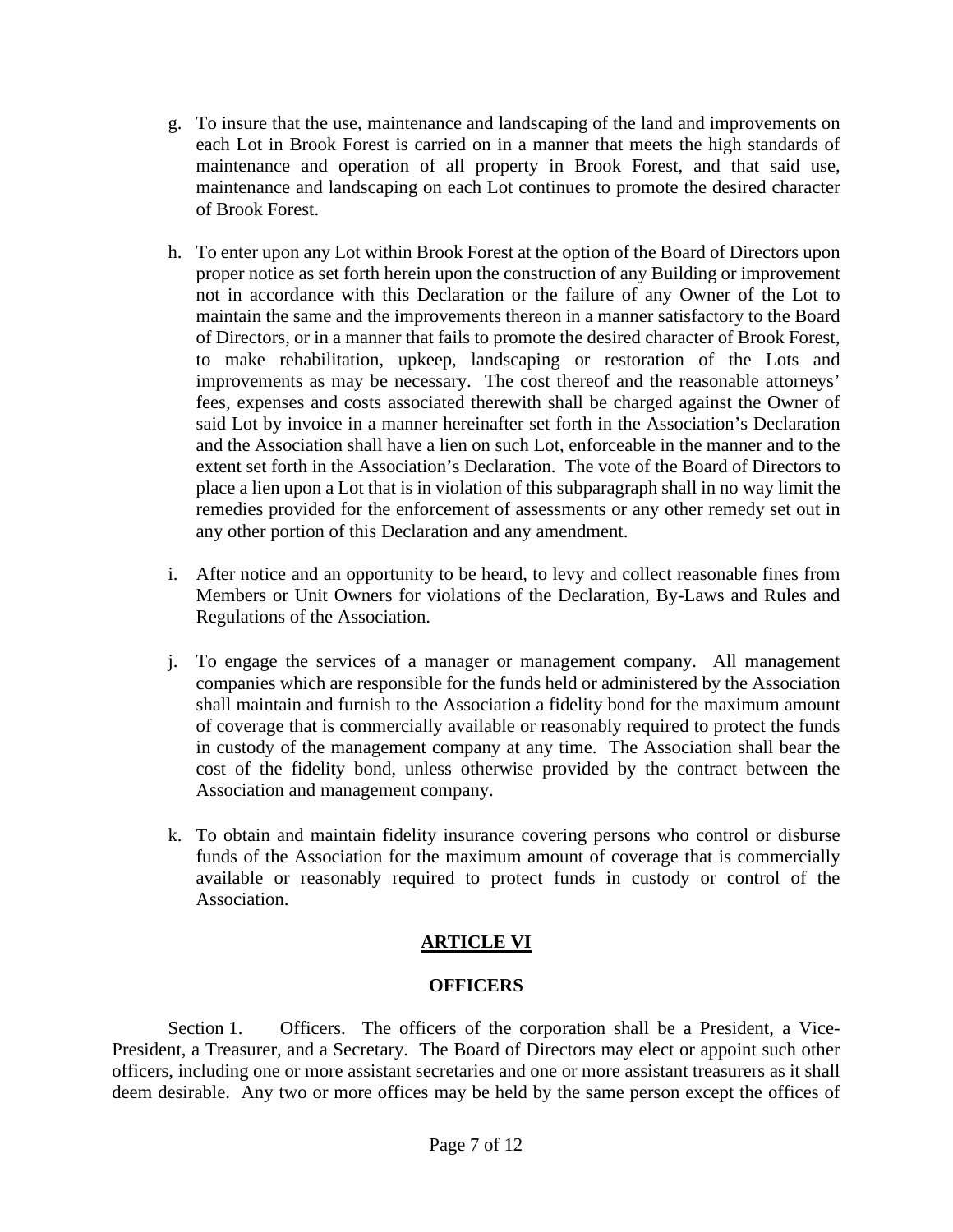President and Secretary; President and Treasurer; Vice-President and Secretary; or Vice-President and Treasurer.

Section 2. Election of Officers. The Officers shall be elected from among the Members of the Board.

Section 3. Term of Office. The President, Vice-President, Secretary and Treasurer of the corporation shall be elected for a term of two (2) years, at the annual meeting of Members. If the election of officers shall not be held at such meeting, such election shall be held as soon thereafter as conveniently may be. Each of the above officers shall hold office until his successor shall have been duly elected and shall have qualified.

Section 4. Removal. Any officer may be removed by the Board of Directors whenever, in its judgment, the best interests of the corporation would be served thereby.

Section 5. Vacancies. A vacancy in any office because of death, resignation, removal, disqualification, or otherwise, may be filled by the Board of Directors for the unexpired portion of the term.

Section 6. President. The President shall preside over the meetings of the Board and of the membership. He may sign with the Secretary or any other proper officer of the corporation or authorized by the Board of Directors, any deeds, mortgages, bonds, contracts, or other instruments which the Board of Directors have authorized to be executed except in cases where the signing and execution thereof shall be expressly delegated by the Board of Directors or by these By-Laws or by statute to some other officer or agent of the corporation.

Section 7. Vice-President. In the absence of the President or in the event of his inability or refusal to act, the Vice-President shall perform all duties of the President, and when so acting, shall have all the powers of and be subject to all the restrictions upon the President. Any Vice-President shall perform such other duties as may, from time to time, be assigned to him by the Board of Directors.

Section 8. Treasurer. The Treasurer shall keep the financial records and books of account and in general perform all the duties incident to the office of treasurer and such other duties as from time to time may be assigned to him by the president or by the Board of Directors.

Section 9. Secretary. The Secretary shall keep the minutes of the meetings of the Members and of the Board of Directors and in general perform all duties incident to the office of Secretary and such other duties as from time to time may be assigned to him by the Board of Directors.

Section 10. Assistant Treasurers and Assistant Secretaries. If required by the Board of Directors, the assistant treasurers and assistant secretaries, in general, shall perform such duties as shall be assigned to them by the Treasurer or the Secretary or by the President or the Board of Directors.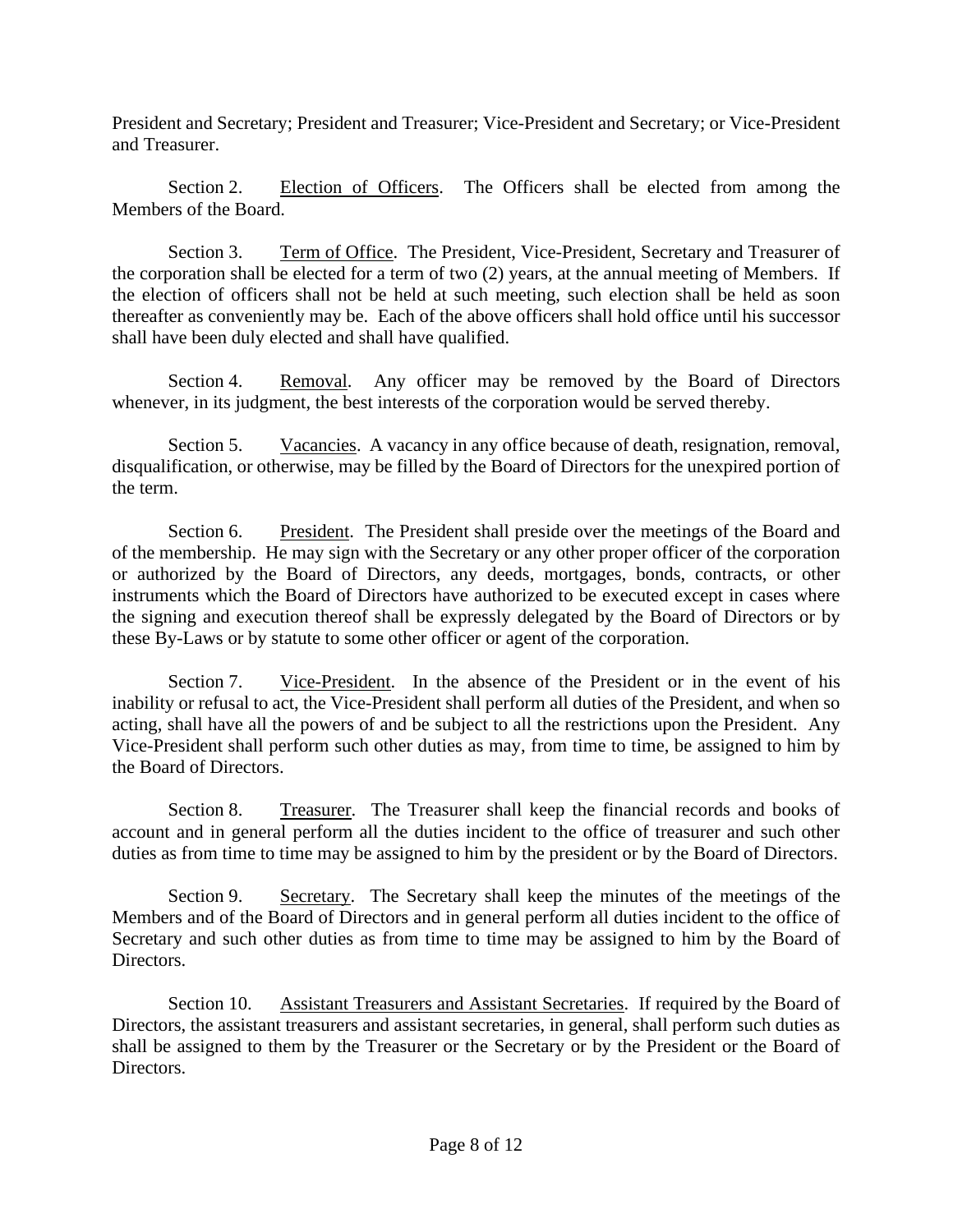## **ARTICLE VII**

#### **COMMITTEES**

Section 1. Standing Committees. The standing committees shall be as follows: Finance Committee and Grounds Committee, each of which shall consist of two (2) or more Members, at least one (1) of whom shall be a Member of the Board.

Section 2. Finance Committee. The Finance Committee shall determine and prepare a tentative annual budget and make recommendations to the Board of Directors as to the amount of annual assessment to be levied each year as provided in the Declaration and shall have such other duties as may be assigned to it by the Board of Directors.

Section 3. Grounds Committee. The Grounds Committee shall concern itself with the planning, development, maintenance, operation of any community grounds within Brook Forest and shall have such other duties as may be assigned to it by the Board of Directors.

Section 4. Other Committees. The duties of all other committees shall be designated from time to time by the Board of Directors. Members of each such committee shall be Members of the Association.

Section 5. Term of Office. Each Member of a committee shall serve until the next annual meeting following his appointment or until his successor shall have been appointed and qualified and shall be eligible for successive reappointments, provided that his committee membership shall automatically terminate upon the termination of his regular membership.

Section 6. Vacancies. Vacancies in the membership of any committee may be filled by appointments made in the same manner as provided in the case of original appointments.

Section 7. Quorum. Unless otherwise provided in the resolution of the Board of Directors establishing a committee, a majority of the whole committee shall constitute a quorum, and the act of a majority of the committee members present at a meeting at which a quorum is present shall be the act of the committee.

Section 8. Rules. Each committee may adopt rules for its own government not inconsistent with the Declaration, these By-Laws, or with rules adopted by the Board of Directors.

## **ARTICLE VIII**

## **PROPERTY, CONTRACTS, CHECKS, DEPOSITS AND GIFTS**

Section 1. Property. Title to all property shall be had in the name of the Association, and membership in the Association shall not give any member any interest in the property of the Association. Any conveyance of property shall be made in the name of the Association by the President and attested by the Secretary, or in the absence of these officers by those delegated to perform their duties as elsewhere provided in these By-Laws.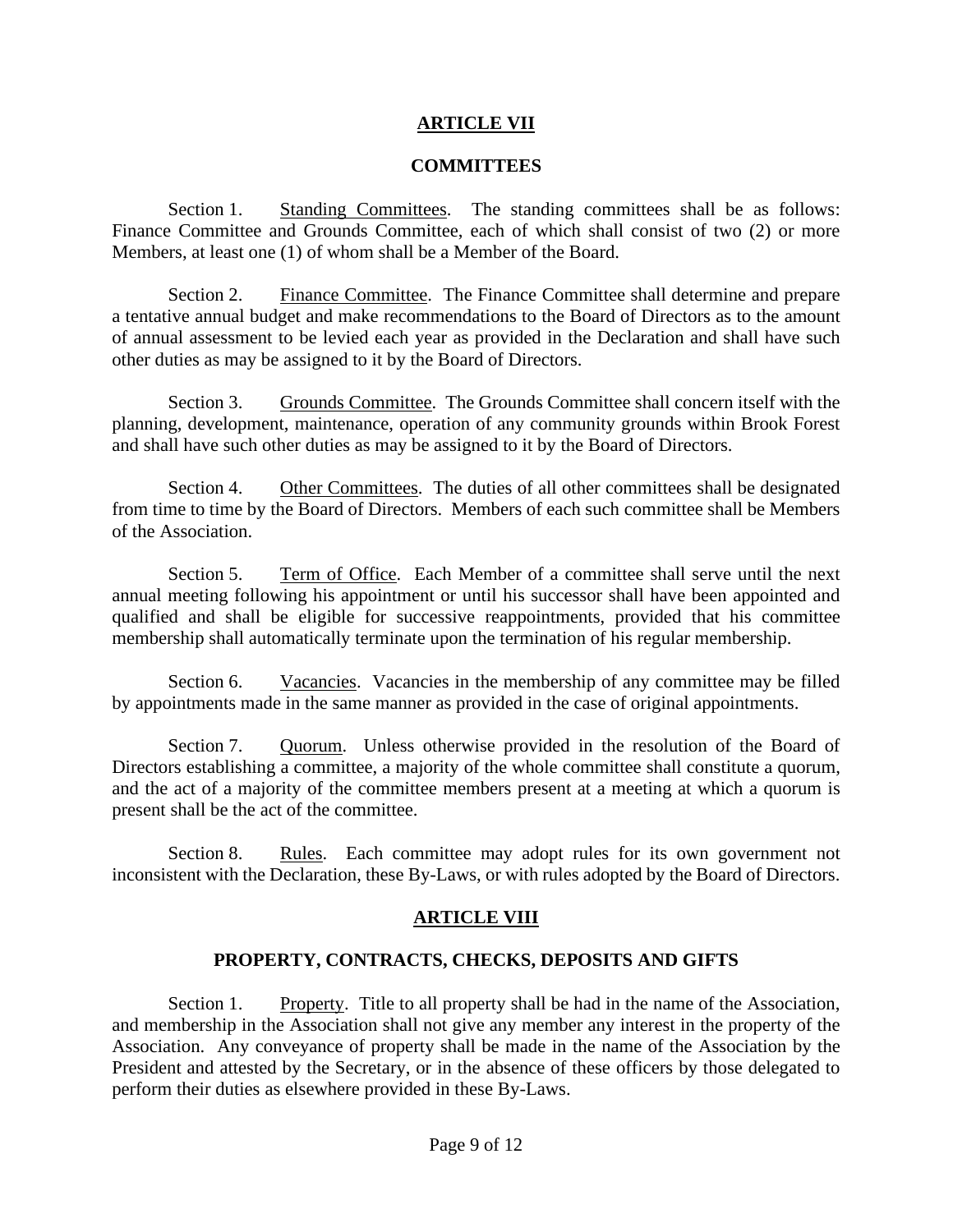Section 2. Contracts. The Board of Directors may authorize any officer or officers, agent or agents of the Association, in addition to the officers so authorized by these By-Laws, to enter into any contract or execute or deliver any instrument in the name of and on behalf of the Association and such authority may be general or confined to specific instances.

Section 3. Checks, Drafts, Etc. All checks, drafts or other orders for the payment of money, notes or other evidences of indebtedness issued in the name of the Association, shall be signed by such officer or officers, agent or agents of the Association and in such manner as shall from time to time be determined by resolution of the Board of Directors. In the absence of such determination by the Board of Directors, such instruments shall be signed by the Treasurer or an assistant Treasurer and countersigned by the President or Vice-President of the Association.

Section 4. Deposits. All funds of the Association shall be deposited from time to time to the credit of the Association in such banks, trust companies or other depositories as the Board of Directors may select.

Section 5. Gifts. The Board of Directors may accept on behalf of the Association any contribution, gift, bequest or devise for the general purposes or for any special purpose of the Association.

# **ARTICLE IX**

# **BOOKS AND RECORDS**

Section 1. Records to Be Maintained. The Association shall maintain the following records of the Association and make them available for examination and copying at convenient hours of weekdays by any Member or Unit Owner or their duly authorized agent or attorney:

- a. Copies of the recorded Declaration, other community instruments, By-Laws, and any amendments; articles of incorporation, annual reports, and Rules and Regulations adopted by the Board.
- b. Detailed and accurate records in chronological order of the receipts and expenditures affecting the Common Areas or Community Grounds, specifying and itemizing the maintenance and repair expenses of the Common Areas or Community Grounds and any other expenses incurred, and copies of all contracts, leases, or other agreements entered into by the Board shall be maintained.
- c. The minutes of all meetings of the Board which shall be maintained for not less than seven (7) years.
- d. With a written statement of a proper purpose, ballots and proxies related thereto, if any, for any election held for the Board and for any other matters voted on by the Members, which shall be maintained for not less than one year.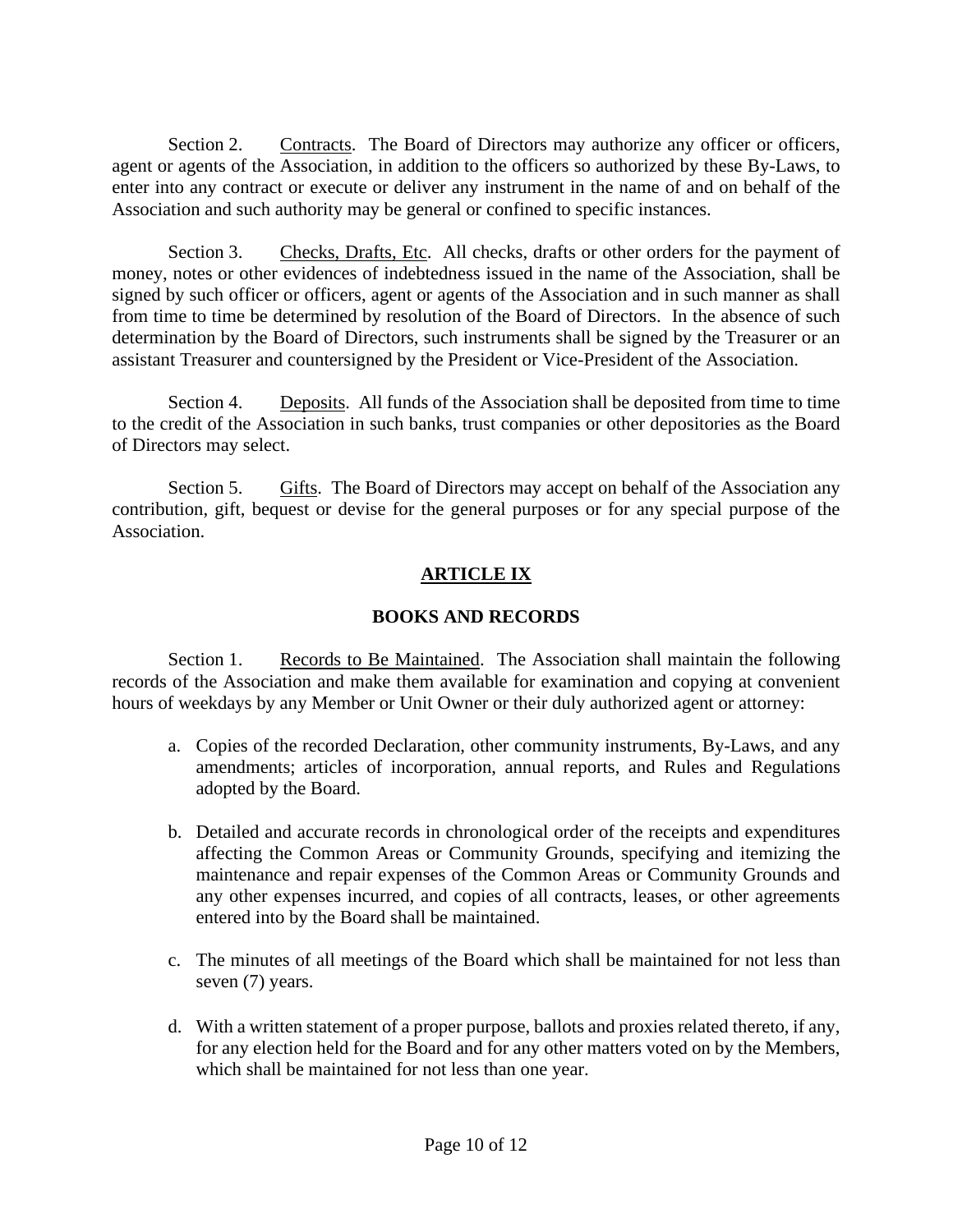- e. With a written statement of a proper purpose, such other records of the Board as are available for inspection by Members of a not-for-profit corporation pursuant to Section 107.75 of the General Not For Profit Corporation Act of 1986 shall be maintained.
- f. With respect to Units owned by a land trust, a living trust, or other legal entity, the trustee, officer, or manager of the entity may designate, in writing, a person to cast votes on behalf of the Member or Unit Owner and a designation shall remain in effect until a subsequent document is filed with the Association.

Section 2. Association Response. Where a request for records under this Article is made in writing to the Board or its agent, failure to provide the requested record or to respond within thirty (30) days shall be deemed a denial by the Board. If the Board fails to provide records properly requested under Section 1(a)–(f) within the time period provided in this Section 2, the Member may seek appropriate relief and shall be entitled to an award of reasonable attorneys' fees and costs if the Member prevails and the court finds that such failure is due to the acts or omissions of the Board of Directors.

Section 3. Fees and Costs. A reasonable fee may be charged by the Board for the cost of retrieving and copying records properly requested.

## **ARTICLE X**

#### **FISCAL YEAR**

The fiscal year of the corporation shall begin on the first day of January and end on the last day of December in each year.

## **ARTICLE XI**

#### **SEAL**

The Board of Directors shall provide a corporate seal which shall be in the form of a circle and shall have inscribed thereon the name of the corporation and the words "Corporate Seal, Illinois".

#### **ARTICLE XII**

#### **WAIVER OF NOTICE**

Whenever any notice whatever is required to be given under the provisions of the Common Interest Community Association Act, the General Not For Profit Corporation Act of Illinois or under the provisions of the Articles of Incorporation or by the By-Laws of the corporation, a waiver thereof in writing signed by the person or persons entitled to such notice, whether before or after the time stated therein, shall be deemed equivalent to the giving of such notice.

## **ARTICLE XIII**